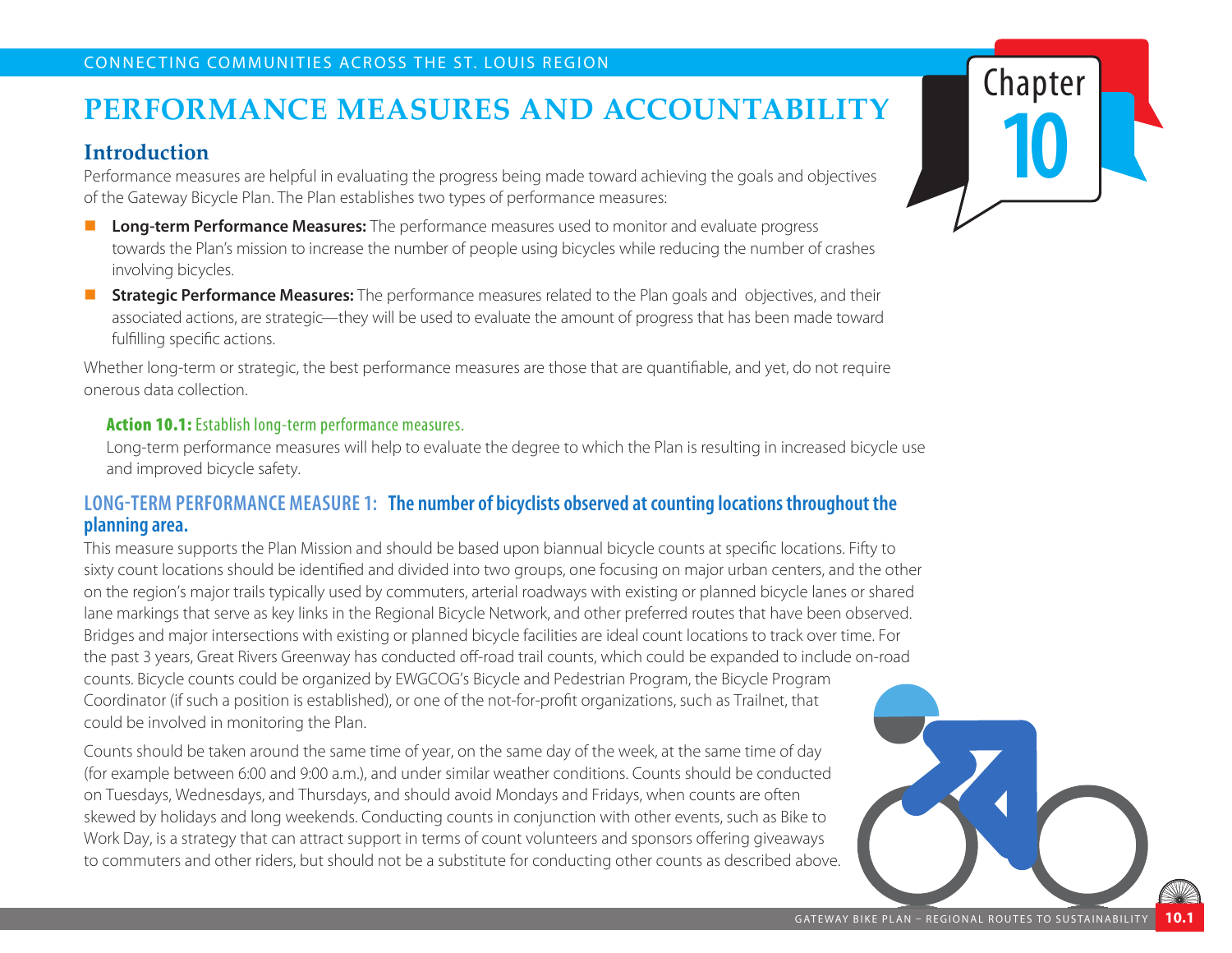Taking bicycle counts during such promotional events has the added benefit of capturing those people who may only be occasional riders or those who would be more likely to ride if there were a larger number of bicyclists using on-street facilities, and therefore represents potential ridership. Counts may also include observations of important bicycling behavior, such as wearing helmets, riding on the correct side of the street, obeying traffic controls, and using lights at night.

Additional bicycle counts may be obtained by requiring bicyclists to be included in current manual traffic counts conducted by local transportation agencies. This data would not represent all bicycle activity throughout the region, but would begin to provide some basic data on the use of bicycles facilities. Additionally, system-wide, volunteer-based bicycle counts should be supplemented by more frequent counts using automatic counting devices, such as pneumatic tubes, video, and infrared detection, on specific routes where more data may be needed. More information on automatic counters is provided in Appendix F. The National Bicycle and Pedestrian Documentation Project provides more guidance on dates, times, locations, and methods for consistent counts.

In addition to regular counts, before- and after-counts should be taken to measure increases in bicycle use related to a specific bicycle lane, shared-lane marking, or trail project. After-counts should be taken at the same time of year and day as the before-count was taken. Automatic counting devices such as pneumatic tubes are typically used for before- and after-counts.

### **LONG-TERM PERFORMANCE MEASURE 2: The number of police-reported on-road bicycle crashes compared to the total number of bicyclists observed during the on-road bicycle counts collected every other year.**

This measure supports the Plan Mission and compares bicycle crash trends (as reported by police records) in terms of bicycle exposure—that is, the number of people using the on-street network. Exposure would be approximated using the bicycle counts collected every other year. Note that police-reported crashes do not represent all bicycle collisions; many go unreported, particularly less severe crashes and those that occur in parking lots.

As mentioned above, this Plan's mission is to increase the number of bicyclists using the bicycle network while at the same time reducing the annual crash rate. The crash rate is a ratio of reported crashes to bicycle trips. The chart below shows an indexed bicycle crash rate (trend line) juxtaposed with bicycle traffic over four bridges in Portland, Oregon. As the chart shows, Portland has experienced a decreasing bicycle crash rate while bicycle trips have increased steeply over a 17-year period.

A process should be set up for jurisdictions within the Plan area to report their crash data. The process may involve identifying the types of information that is collected and establishing a central repository to which crash data is sent and compiled, such as the EWGCOG's Bicycle and Pedestrian Program, or, if established, the Bicycle Program Coordinator. In addition, providing guidance to law enforcement officers on how to properly report crashes involving bicycles may help to improve the data that is collected. *A Law Officer's Guide to Bicycle Safety*, which was developed by the National Committee on Uniform Traffic Laws and Ordinances, provides useful information on understanding and reporting bicycle crashes.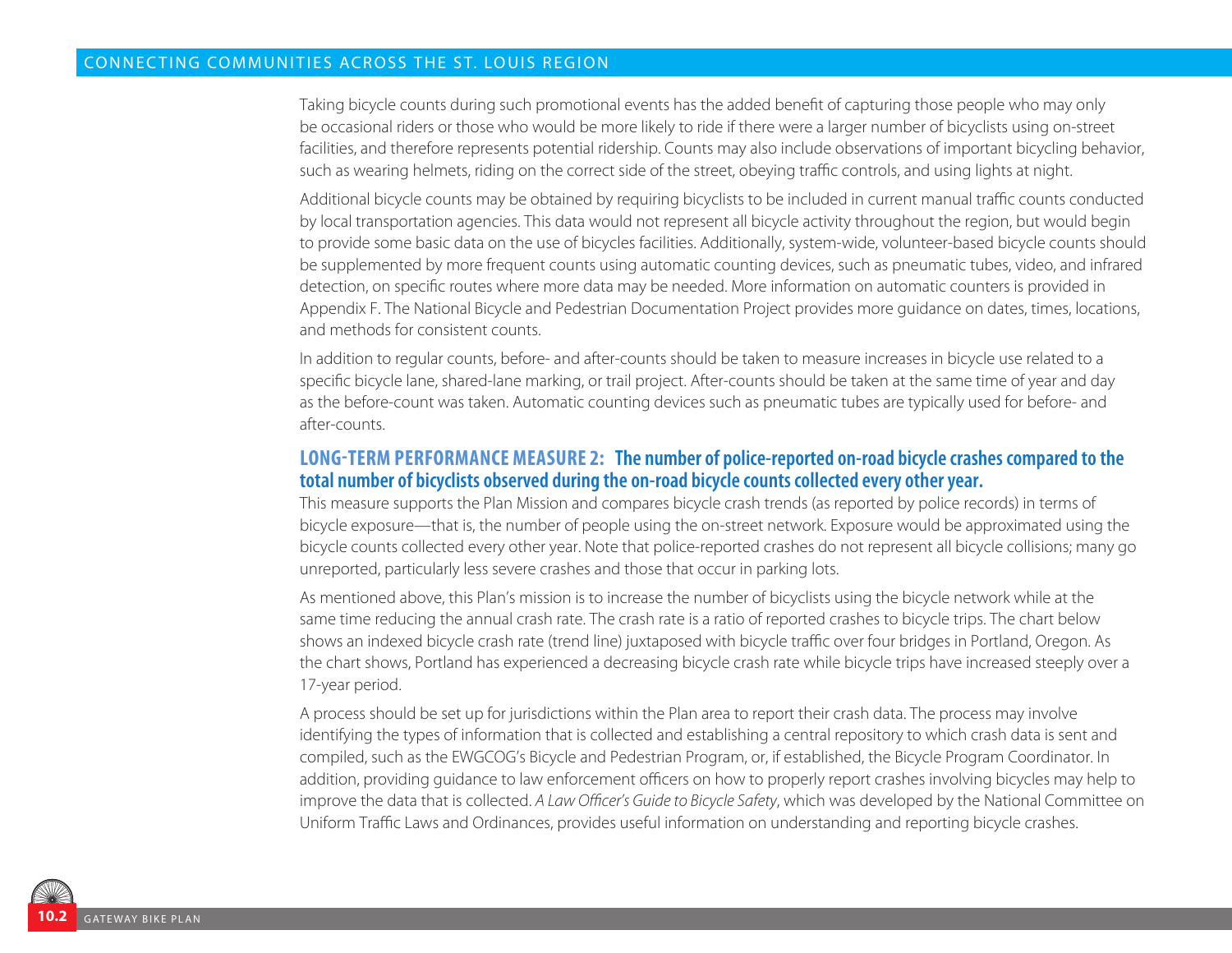#### Extrapolated from peak period counts 1991 1992 1993 1994 1995 1996 1997 1998 1999 2000 2001 2002 2003 2004 2005 2006 2007 2008 Year  $\Omega$ 2,500 5,000 7,500 10,000 12,500 15,000 Cyclists per Day  $\Omega$ 100 200 300 400 500 600 700 800 900 Crashes and Indexed Crash Rate **Bridge Bicycle Traffic** • Reported Bicycle Crashes Indexed Bicycle Crash Rate (Trend Line) Bridge Bicycle Traffic 2,850 3,555 3,885 3,830 3,207 4,520 5,225 5,690 5,910 6,015 7,686 8,250 8,562 8,875 10,192 12,046 14,563 16,711 Reported Bicycle Crashes 155 163 171 189 195 160 167 166 161 179 175 173 164 174 188 203 186 Indexed Bicycle Crash Rate (Trend Line) 544 459 440 493 514 354 320 292 272 298 230 210 192 196 184 168 128 \* Bicycle Fatalities 2 043215 3 0 0504 1 406 0 FIGURE 10-1 Combined Bicycle Traffic over Four Main Portland Bicycle Bridges Juxtaposed with Bicycle Crashes

"Crash Rate" represents an indexing of annual reported crashes to daily bicycle trips across the four main bicycle bridges. \*2008 Reported Bicycle Crashes data not yet available

It's heartening to know that on a regional level, cyclists are being given a seat at the planning table. This regional bike plan will expand and connect the communities in which we live, work and play...Trailnet has facilitated the development of bike/walk plans in many communities in the region so this regional effort will play an important role in connectivity.

Executive Director of Trailnet.

Ann Mack,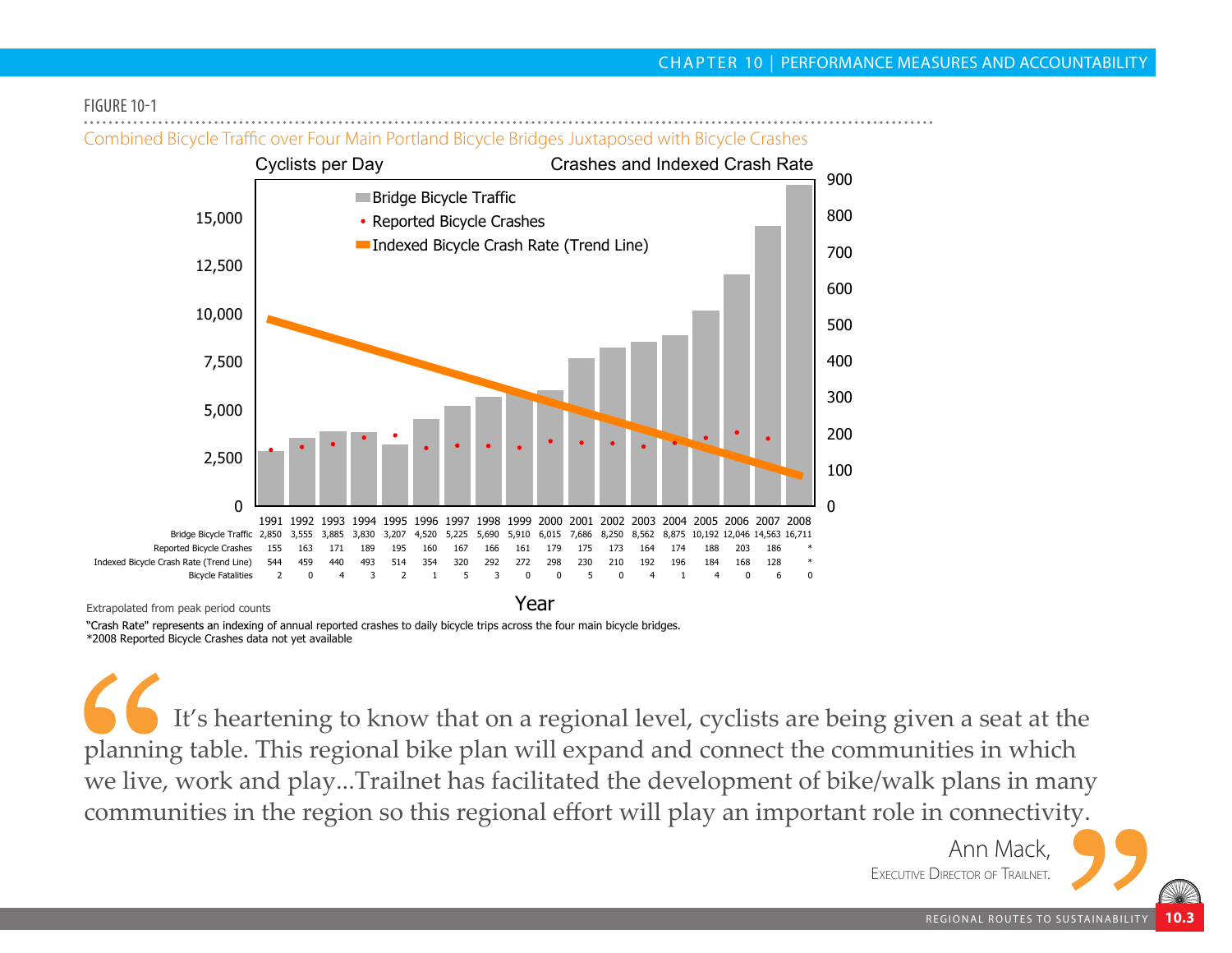#### Action 10.2: Establish strategic performance measures.

Strategic performance measures calculate the amount of progress that has been made toward specific performance targets. The majority of strategic performance measures for this Plan are quantifiable metrics that are tracked over specified periods of time during Plan implementation, while other measures may be discrete actions that will only occur once during Plan implementation, such as integrating bicycle-friendly training into driver's education.

#### Action 10.3: Establish baseline data and data collection methods that can be used to measure success of the Plan.

Establishing baseline data and monitoring established performance measures will require data to be collected on a periodic basis—either annually or every other year. Data collection will entail coordinating with transportation agencies, police departments, and other relevant organizations that generate data related to the performance measures. Data collection may be the responsibility of one agency or organization, or several. Logical organizations to take on the responsibility of data collection include Great Rivers Greenway, Trailnet, and the EWGCOG, given their regional reach and staffing resources.

#### Action 10.4: Establish mechanisms for ongoing community input and accountability.

Implementation of the Plan will be a dynamic process with priorities changing over time as factors such as community input and funding availability are taken into consideration. Community input should continue to be sought after the Plan is finalized and throughout its implementation phase. The ideas and experiences of bicyclists and other roadway users, such as their experience with installed facilities, spot maintenance issues, behaviors of roadway users, and other improvements they would like to see implemented, should be used to shape the Plan continually. Community input may be elicited using several mechanisms, including setting up a telephone hotline or Web-based comment forum, having open houses annually or every other year in different neighborhoods within the Plan area, and offering online tools such as interactive mapping tools and surveys.

### **Performance Measures**

The Plan development process, which involved extensive outreach to the public, stakeholders and decision-makers, resulted in the identification of 58 specific actions that were deemed as critical for successful implementation of the Plan, and the policies and programs that support the Plan. In accordance with Actions 10.1 and 10.2, performance measures have been established for 52 Actions (four Actions did not lend themselves well to a quantifiable measure) in addition to the two longterm performance measures corresponding to the Plan's mission. Because of the large number of Actions and the realities of the staffing and resources necessary to collect data for each corresponding performance measure, the measures have been grouped into high, medium, and low priority, which are described in the tables below.

### **Long-term Performance Measures**

The following long-term performance measures are high priority measures, but have been grouped separately from the other high priority measures they will be used to monitor and evaluate progress towards the Plan's mission of increasing bicycle use and reducing the number of crashes involving bicycles.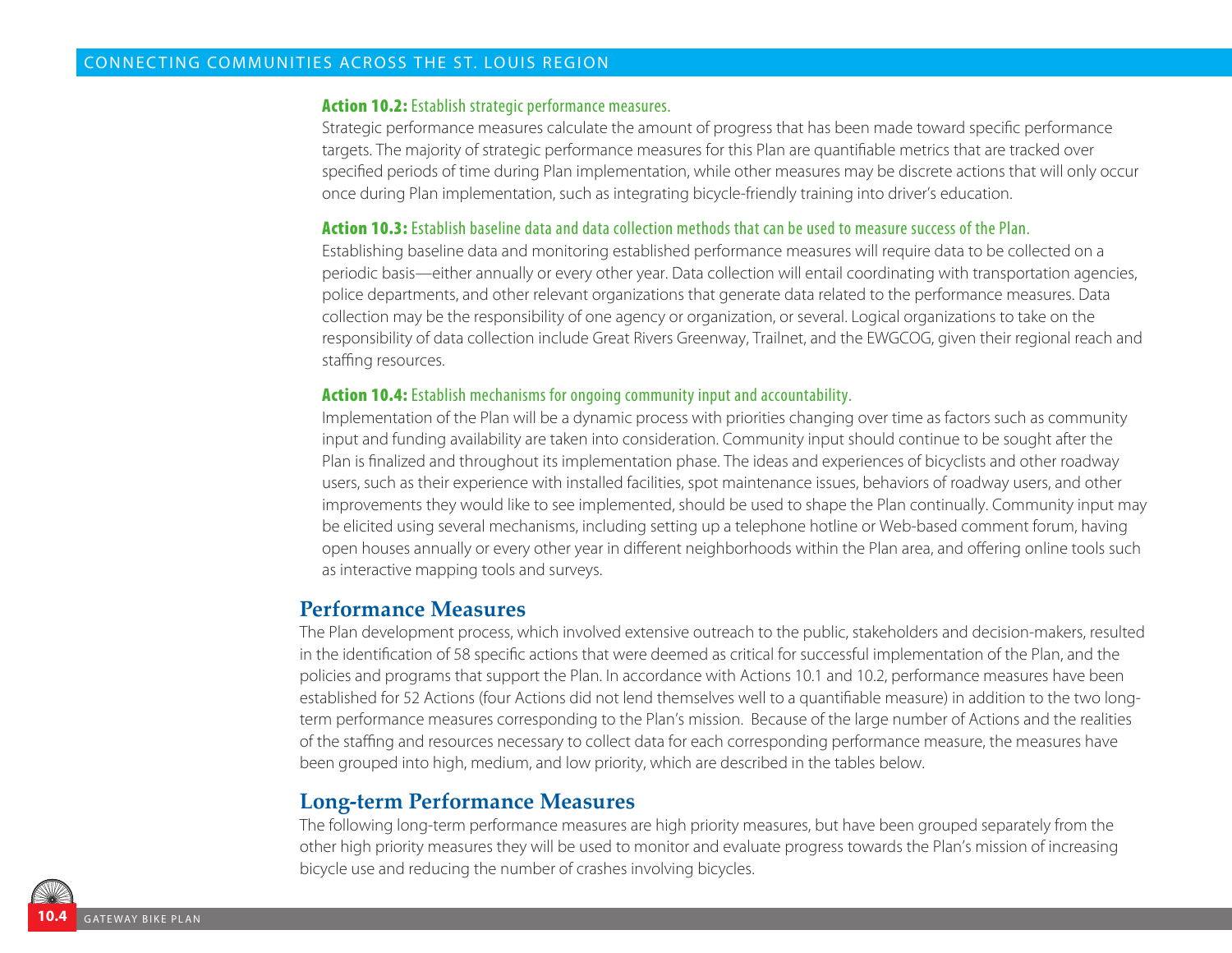### TABLE 10-1

### Long-term Performance Measures

| <b>Performance Measure</b>                                                                                                                                                                     | <b>Corresponding Action</b><br>and Page Number | <b>Baseline</b><br>  Measurement   | <b>Performance Target</b>                                                      | <b>Data Collection</b><br>Frequency                                                                                                                                     | <b>Entity Collecting Data*</b>                                                                             | <b>Entity Receiving</b><br>Data* |
|------------------------------------------------------------------------------------------------------------------------------------------------------------------------------------------------|------------------------------------------------|------------------------------------|--------------------------------------------------------------------------------|-------------------------------------------------------------------------------------------------------------------------------------------------------------------------|------------------------------------------------------------------------------------------------------------|----------------------------------|
| Number of bicyclists observed at counting<br><i>locations</i>                                                                                                                                  | <b>Plan Mission</b><br>(Page 3.1)              | To be counted in 2012<br>on-street | Double the number of riders<br>by 2018, quadruple by 2031                      | Every 2 years, plus automatic<br>counters (ongoing)                                                                                                                     | Great Rivers Greenway, Trailnet,<br>Volunteers (EWGCOG, MoDOT)                                             | EWGCOG, MoDOT                    |
| Crash Rate: the number of police-reported<br>on-road bicycle crashes compared to the<br>total number of bicyclists observed during<br>the on-road bicycle counts collected every<br>other year | <b>Plan Mission</b><br>(Page 3.1)              | To be calculated by<br>end of 2012 | Reduce the bicycle crash rate<br>by half by 2018, and by half<br>again by 2031 | Every year<br>(focus on reported crashes,<br>and research hospital reports<br>and other data – hospital and<br>other data if there is time and<br>funding is available) | MoDOT, City of St. Louis, St.<br>Louis and St. Charles Counties:<br>local jurisdictions (EWGCOG,<br>MoDOT) | EWGCOG, MoDOT                    |

## **Strategic Performance Measures – High Priority (11 Measures)**

The following are high priority performance measures that should be established in the short-term. Many of the actions corresponding to these performance measures should be implemented immediately, while others are longer term measures that are critical for evaluating the progress of Plan implementation. Measures are not ranked in any particular order. Each measure has its own targeted timeline, or "performance target."

### TABLE 10-2

### High Priority Performance Measures

| <b>Performance Measure</b>                                                                                                                                                               | <b>Corresponding</b><br><b>Action and</b><br><b>Page Number</b> | <b>Baseline</b><br><b>Measurement</b>                | <b>Performance Target</b>                                                                                                                   | <b>Data Collection</b><br><b>Frequency</b> | <b>Entity Collecting Data*</b>                                              | <b>Entity Receiving Data*</b>           |
|------------------------------------------------------------------------------------------------------------------------------------------------------------------------------------------|-----------------------------------------------------------------|------------------------------------------------------|---------------------------------------------------------------------------------------------------------------------------------------------|--------------------------------------------|-----------------------------------------------------------------------------|-----------------------------------------|
| Establish a citizen committee (or build upon<br><b>EWGCOG's Bicycle and Pedestrian Advisory</b><br>Committee) to support intergovernmental<br>cooperation and review plan implementation | Action 8.2<br>(Page 8.2)                                        | N/A                                                  | In 2011                                                                                                                                     | N/A-One-time effort                        | <b>EWGCOG</b>                                                               | <b>EWGCOG</b>                           |
| Fund a regional Bicycle/ Pedestrian Program<br>Coordinator                                                                                                                               | Action 8.13<br>(Page 8.6)                                       | N/A                                                  | By 2012                                                                                                                                     | $N/A$ —One-time effort                     | <b>Great Rivers Greenway</b>                                                | <b>Great Rivers Greenway</b>            |
| Miles of Bicycle Facility Network completed                                                                                                                                              | Action 5.3<br>(Page 5.15)                                       | Number of miles of existing<br>facilities in Network | Provide 200 miles of<br>recommended facilities by<br>2017, 450 miles by 2021,<br>900 miles by 2031                                          | Annually                                   | MoDOT, St. Louis and St.<br><b>Charles Counties; local</b><br>jurisdictions | <b>EWGCOG, Great Rivers</b><br>Greenway |
| Number of identified spot high crash rate<br>locations rectified                                                                                                                         | Actions 5.11<br>and 5.12<br>(Page 5.17)                         | Bicycle crash report for the<br>last 6 years         | Address top 5 high-crash<br>locations each year                                                                                             | Update list annually                       | MoDOT, St. Louis and St.<br><b>Charles Counties; local</b><br>jurisdictions | <b>EWGCOG, Great Rivers</b><br>Greenway |
| Number of state, county, and local agencies that<br>have formally adopted 2009 MUTCD and latest<br>AASHTO bicycle guidelines                                                             | Action 6.1<br>(Page 6.1)                                        | To be counted by end of<br>2012                      | 100 percent by 2016 (likely<br>to happen when MoDOT<br>officially adopts 2009 MUTCD<br>quidelines-many agencies<br>follow MUTCD informally) | Annually                                   | MoDOT, St. Louis and St.<br><b>Charles Counties; local</b><br>jurisdictions | <b>EWGCOG, Great Rivers</b><br>Greenway |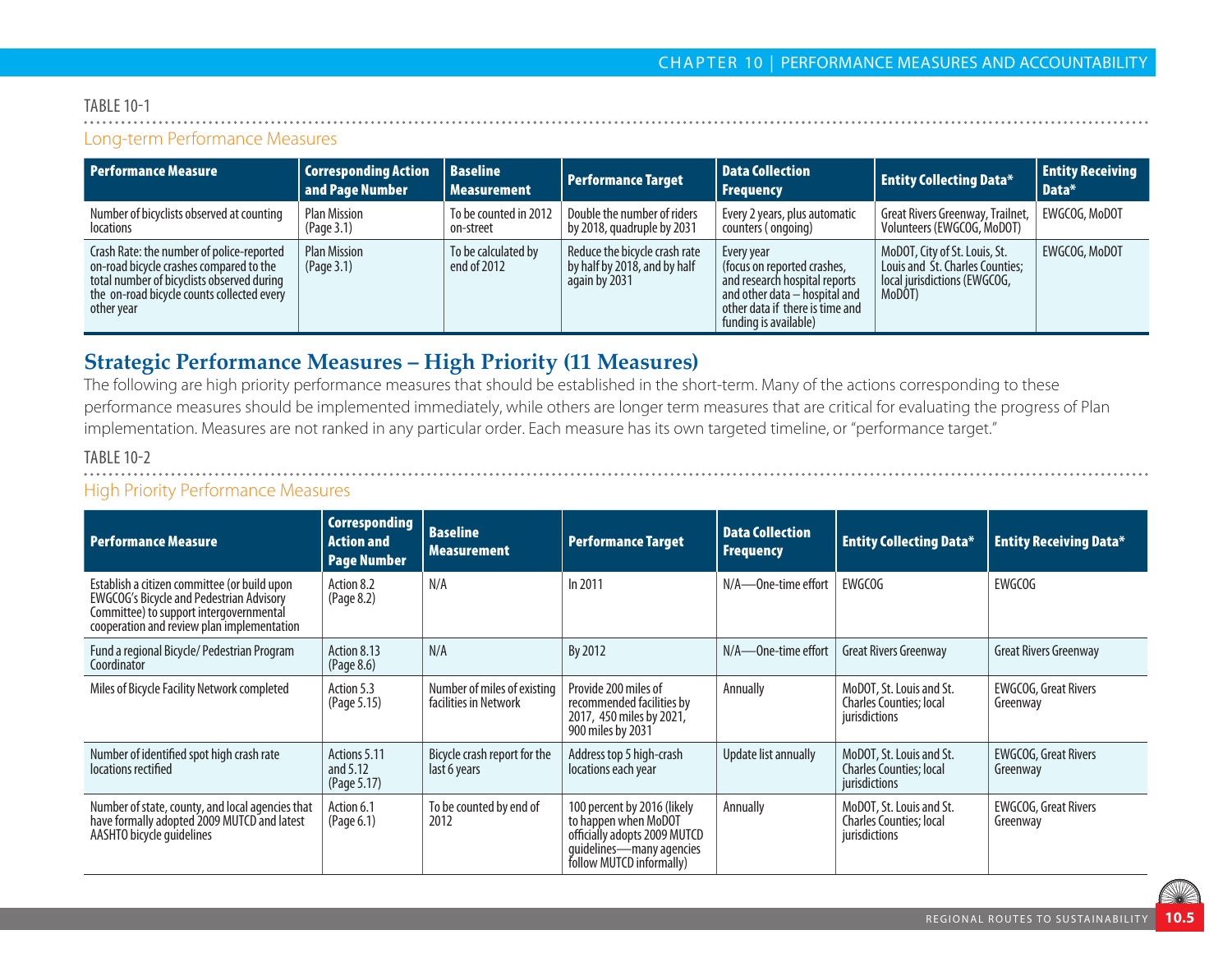| <b>Performance Measure</b>                                                                                                              | <b>Corresponding</b><br><b>Action and</b><br><b>Page Number</b> | <b>Baseline</b><br><b>Measurement</b>                                                    | <b>Performance Target</b>                                                                               | <b>Data Collection</b><br><b>Frequency</b>                   | <b>Entity Collecting Data*</b>                                                                                                        | <b>Entity Receiving Data*</b>           |
|-----------------------------------------------------------------------------------------------------------------------------------------|-----------------------------------------------------------------|------------------------------------------------------------------------------------------|---------------------------------------------------------------------------------------------------------|--------------------------------------------------------------|---------------------------------------------------------------------------------------------------------------------------------------|-----------------------------------------|
| Number of miles of installed bicycle facilities (all<br>area plans) complying with AASHTO guidelines<br>and 2009 MUTCD standards        | Action 6.3<br>(Page 6.1)                                        | To be surveyed by end of<br>2014                                                         | 200 miles of recommended<br>facilities by 2017, 450 miles<br>by 2021, 900 miles by 2031                 | Every 3 years<br>(in conjunction with<br><b>Action 5.15)</b> | MoDOT, St. Louis and St.<br><b>Charles Counties</b> ; local<br>jurisdictions                                                          | <b>EWGCOG, Great Rivers</b><br>Greenway |
| Number of state, county, and local jurisdictions<br>that have integrated appropriate Plan elements<br>into their own planning documents | Action 5.1<br>(Page 5.15)                                       | To be counted by end of<br>2012                                                          | Average of 10 per year;<br>100 percent percent by 2021                                                  | Annually                                                     | MoDOT, St. Louis and St.<br><b>Charles Counties: local</b><br>jurisdictions integrate<br>appropriate elements into<br>their own plans | <b>EWGCOG, Great Rivers</b><br>Greenway |
| Create and revise bikeway system maps (online<br>and printed)                                                                           | Action 7.17<br>(Page 7.11)                                      | Provide initial route map<br>in 2012 of network and<br>network routes with<br>facilities | Revise maps every 2 years<br>(update printed maps every 2)<br>to 3 years; update online maps<br>yearly) | Annually                                                     | St. Louis and St. Charles<br>Counties; local jurisdictions;<br><b>Great Rivers Greenway</b>                                           | <b>Great Rivers Greenway</b>            |
| Achieve Bicycle-Friendly Community recognition<br>at city, county, and state levels                                                     | Action 7.19<br>(Page 7.12)                                      | City of St. Louis                                                                        | Average of one community<br>recognized per year                                                         | Annually                                                     | All jurisdictions                                                                                                                     | <b>Trailnet</b>                         |
| Percentage of jurisdictions that have adopted<br>Complete Streets ordinances or similar policies                                        | Action 8.7<br>(Page 8.3)                                        | City of Ferguson, City of<br>St. Louis                                                   | 4 jurisdictions per year                                                                                | Annually                                                     | <b>EWGCOG</b>                                                                                                                         | <b>EWGCOG</b>                           |
| Miles of on-street bicycle facilities installed as a<br>result of routine accommodation                                                 | Action 8.11<br>(Page 8.5)                                       | N/A                                                                                      | 5 miles per year working to<br>30 miles per year by 2016                                                | Annually                                                     | <b>EWGCOG</b>                                                                                                                         | <b>EWGCOG</b>                           |

The Gateway Bike Plan represents a truly collaborative effort of local, county and state agencies working together to improve transportation choices and mobility across our region. The power of the plan unfolds as it is implemented and people are connected from their homes, to work and school to shopping and recreation destinations. This will change the complexion of the region linking us together in a more sustainable and natural way and as a result, we will have an improved quality of life.



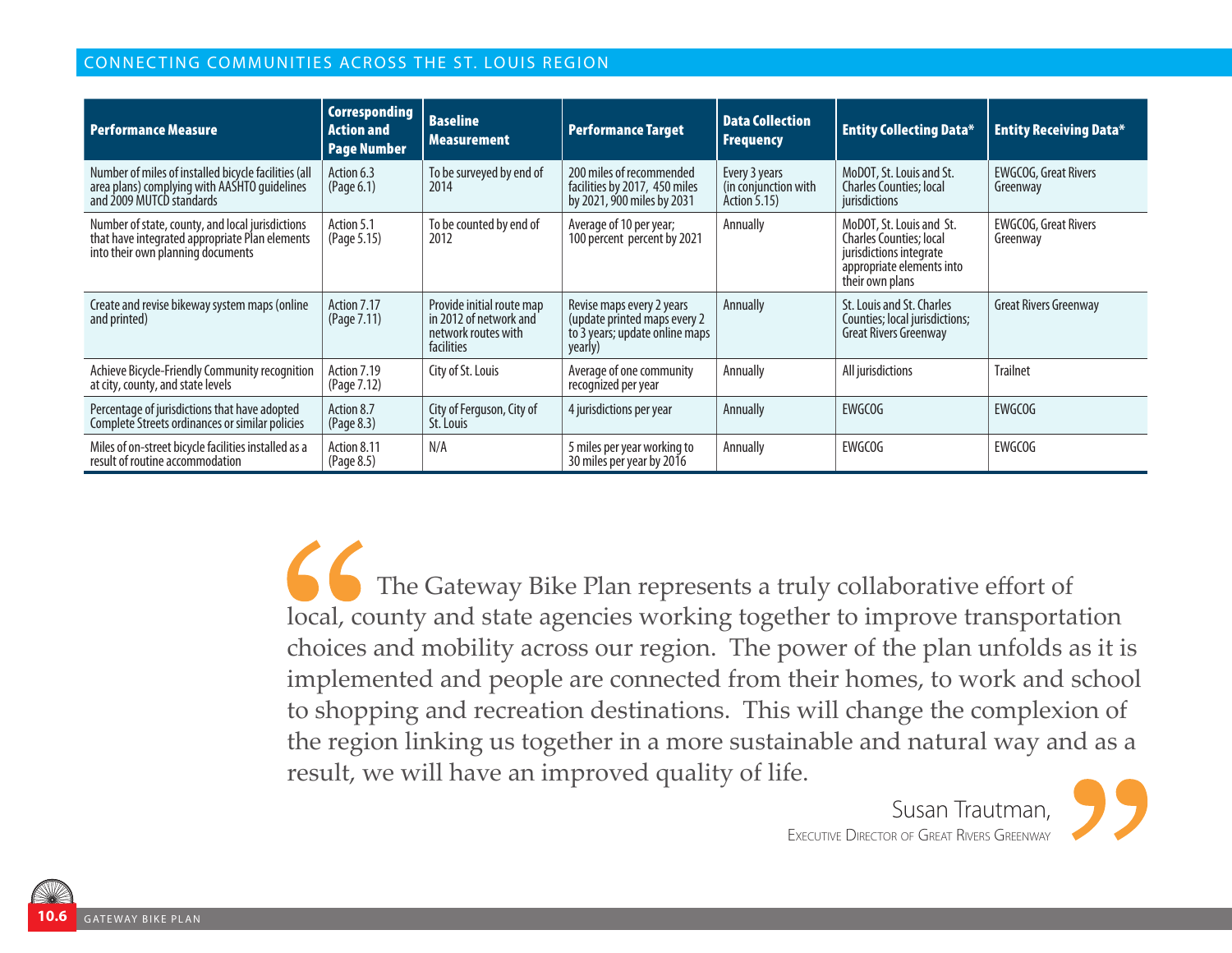# **Strategic Performance Measures – Medium Priority (18 Measures)**

The following performance measures are of medium priority and should be implemented to the extent allowed by available staff, time and budget. Measures are not ranked in any particular order. Each measure has its own targeted timeline, or "performance target."

# TABLE 10-3

## Medium Priority Performance Measures

| <b>Performance Measure</b>                                                                                                                          | <b>Corresponding</b><br><b>Action</b> | <b>Baseline</b><br><b>Measurement</b>                                                               | <b>Performance Target</b>                                                                                 | <b>Data Collection</b><br><b>Frequency</b> | <b>Entity Collecting Data</b>                                                            | <b>Entity Receiving Data</b>                                                              |
|-----------------------------------------------------------------------------------------------------------------------------------------------------|---------------------------------------|-----------------------------------------------------------------------------------------------------|-----------------------------------------------------------------------------------------------------------|--------------------------------------------|------------------------------------------------------------------------------------------|-------------------------------------------------------------------------------------------|
| Number of identified and resolved barriers<br>affecting accessibility and safety on roadways                                                        | Action 5.6<br>(Page 5.16)             | <b>Barriers identified in Plan11</b>                                                                | Average of 10 barriers per year<br>resolved (focus on roadways<br>with safety issues)                     | Every 2 years                              | MoDOT, St. Louis and St.<br><b>Charles Counties: local</b><br>jurisdictions              | <b>EWGCOG, Great Rivers</b><br>Greenway                                                   |
| Number of new or rehabilitated bridge<br>projects that have included appropriate bicycle<br>facilities-focus on bridges that are part<br>of network | Action 5.7<br>(Page 5.16)             | Survey bridges in network<br>by end of 2012                                                         | 100 percent of bridge<br>rehabilitation and new bridge<br>projects have appropriate<br>bicycle facilities | As projects are<br>completed               | MoDOT, St. Louis and St.<br><b>Charles Counties; local</b><br>jurisdictions              | <b>EWGCOG, Great Rivers</b><br>Greenway                                                   |
| Number of state, county, and local<br>agencies that have adopted bicycle facility<br>maintenance programs                                           | Action 5.9<br>(Page 5.17)             | To be counted by end of<br>2012                                                                     | Average of 10 per year;<br>100 percent by 2021                                                            | Annually                                   | MoDOT, St. Louis and St.<br><b>Charles Counties: local</b><br>jurisdictions              | <b>EWGCOG, Great Rivers</b><br>Greenway                                                   |
| Web site for bicycle events, educational<br>materials, public meetings, etc., developed<br>and maintained                                           | Action 5.13<br>(Page 5.17)            | N/A                                                                                                 | By end of 2012                                                                                            | <b>Ongoing</b>                             | Great Rivers Greenway or<br><b>Trailnet</b>                                              | Great Rivers Greenway or<br><b>Trailnet</b>                                               |
| Map with signed bike route system developed<br>for St. Louis, St. Charles and City of St. Louis                                                     | Action 5.15<br>(Page 5.18)            | N/A                                                                                                 | By end of 2013                                                                                            | N/A                                        | Great Rivers Greenway or<br><b>EWGCOG</b>                                                | <b>EWGCOG, Great Rivers</b><br>Greenway                                                   |
| Number of miles of on-street bicycle route<br>signs installed                                                                                       | Action 5.15<br>(Page 5.18)            | N/A                                                                                                 | Install 200 miles of signed<br>bicycle routes by 2017, 450<br>miles by 2021, 900 miles by<br>2031         | Ongoing                                    | MoDOT, St. Louis and St.<br>Charles Counties; local<br>jurisdictions                     | <b>EWGCOG, Great Rivers</b><br>Greenway                                                   |
| Number of public facilities and developments<br>providing end-of-trip bicycle facilities                                                            | Action 5.16<br>(Page 5.18)            | Existing public facilities and<br>developments with bicycle<br>parking identified by end<br>of 2014 | Install bicycle parking facilities<br>at 50 locations each year                                           | Ongoing                                    | St. Louis and St. Charles<br>Counties; local jurisdictions;<br><b>Metro and Trailnet</b> | <b>EWGCOG, Great Rivers</b><br>Greenway                                                   |
| Number of training workshops offered by<br>certified League Cycling Instructors                                                                     | Action 7.1<br>(Page 7.4)              | To be counted in 2011                                                                               | 5 to 10 workshops per year,<br>initially; work up to 15                                                   | Annually                                   | Trailnet or Missouri Bicycle &<br><b>Pedestrian Federation</b>                           | League of American Bicyclists,<br>Missouri Bicycle and Pedestrian<br>Federation, Trailnet |
| Number of schools with active Safe Routes to<br>School programs                                                                                     | Action 7.2<br>(Page 7.4)              | Baseline assessment in<br>2012                                                                      | 5 new schools per year                                                                                    | Annually                                   | MoDOT, Trailnet                                                                          | <b>EWGCOG, Great Rivers</b><br>Greenway                                                   |
| Number of motor vehicle-bicycle educational<br>materials revised or developed through<br>information kiosks, licensing offices, etc.                | Action 7.3<br>(Page 7.4)              | <b>Existing materials</b>                                                                           | Revise or create new materials<br>once every 3 years                                                      | Every 3 years                              | MoDOT, Department of<br>Revenue                                                          | <b>EWGCOG, Great Rivers</b><br>Greenway                                                   |
| Number of educational materials (brochures)<br>developed among partner organizations                                                                | Action 7.5<br>(Page 7.5)              | <b>Existing materials</b><br>cataloged                                                              | Develop and distribute one<br>new (or revised) educational<br>material per year                           | Annually                                   | Great Rivers Greenway,<br>Trailnet or EWGCOG, MoDOT                                      | <b>Trailnet, Great Rivers Greenway</b>                                                    |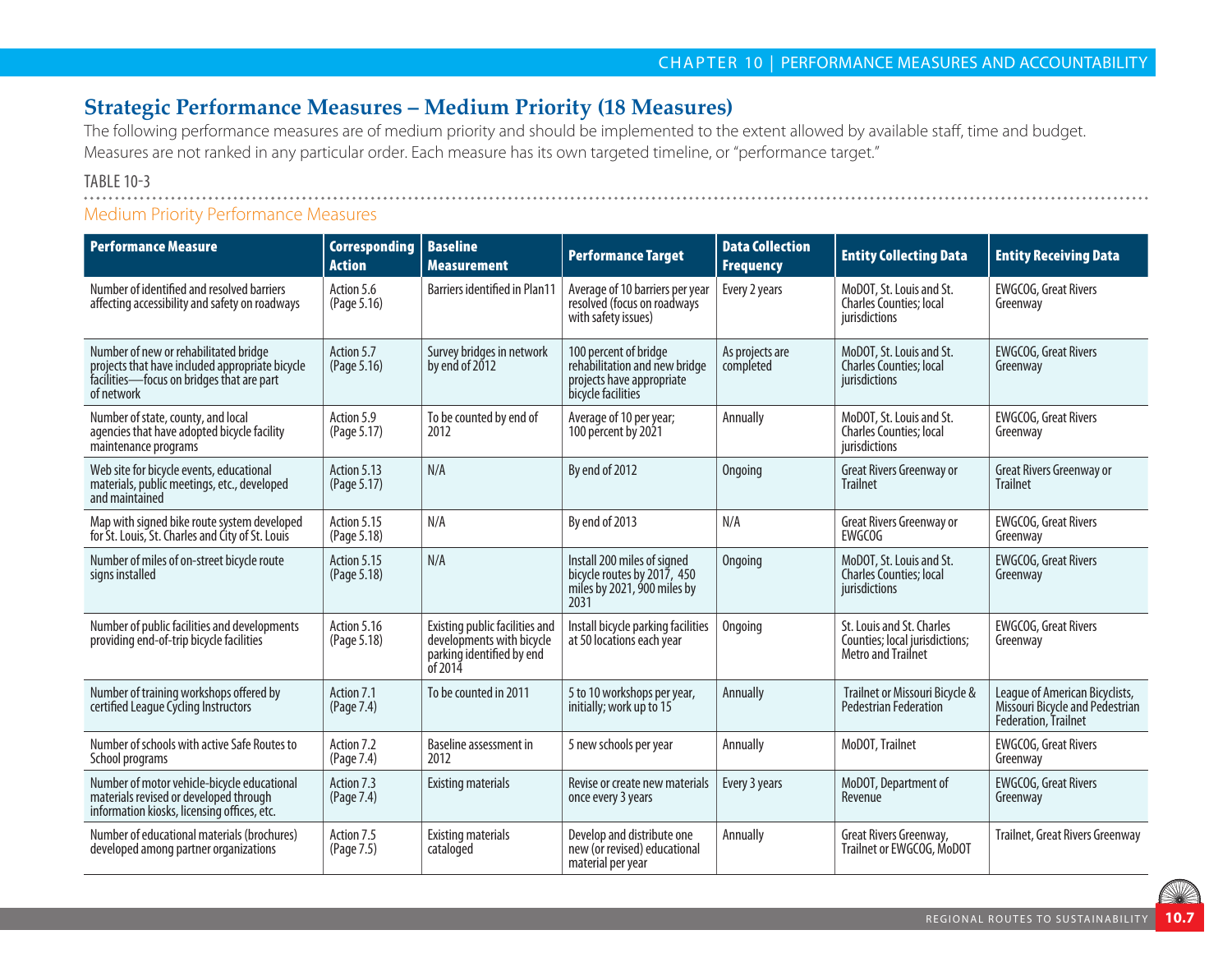| <b>Performance Measure</b>                                                                                                                  | <b>Corresponding</b><br><b>Action</b>  | <b>Baseline</b><br><b>Measurement</b> | <b>Performance Target</b>          | <b>Data Collection</b><br><b>Frequency</b> | <b>Entity Collecting Data</b>                                                  | <b>Entity Receiving Data</b>               |
|---------------------------------------------------------------------------------------------------------------------------------------------|----------------------------------------|---------------------------------------|------------------------------------|--------------------------------------------|--------------------------------------------------------------------------------|--------------------------------------------|
| Number of bike rodeos, school assemblies, or<br>other bicycle safety outreach activities where<br>local police officers play an active role | Action 7.6<br>(Page 7.5)               | To be counted in 2013                 | One per year                       | Annually                                   | <b>Great Rivers Greenway or</b><br>Trailnet with support from<br><b>EWGCOG</b> | <b>Trailnet</b>                            |
| Number of training workshops on AASHTO and<br>MUTCD guidelines and Complete Streets-for<br>local planners, engineers, and decision makers   | Actions 7.8<br>and $7.9$<br>(Page 7.7) | N/A                                   | At least 1 workshop per year       | Annually                                   | <b>EWGCOG, MoDOT, Great Rivers</b><br>Greenway, Trailnet                       | <b>EWGCOG</b>                              |
| Number of special focus trainings (audience will<br>vary per topic)                                                                         | Action 7.13<br>(Page 7.8)              | N/A                                   | 4 per year                         | Annually                                   | <b>EWGCOG/ MoDOT and Great</b><br>Rivers Greenway                              | <b>Trailnet</b>                            |
| Develop Internet-based wayfinding tool                                                                                                      | Action 7.18<br>(Page 7.12)             | N/A                                   | By 2014, revise as needed          | N/A                                        | Great Rivers Greenway,<br>Trailnet, or EWGCOG                                  | <b>Great Rivers Greenway</b>               |
| Regional entity identified to enhance and<br>promote collaborative planning                                                                 | Action 8.1<br>(Page 8.2)               | N/A                                   | In 2011                            | N/A                                        | <b>EWGCOG and Great Rivers</b><br>Greenway                                     | <b>EWGCOG and Great Rivers</b><br>Greenway |
| Identify key personnel and contacts at each<br>governmental agency                                                                          | Action 8.3<br>(Page 8.2)               | N/A                                   | 100 percent of agencies by<br>2013 | Annually                                   | All agencies                                                                   | <b>EWGCOG and Great Rivers</b><br>Greenway |
| Identify (and implement) regionally based,<br>dedicated funding sources for on-street bicycle<br>facilities                                 | Action 8.12<br>(Page 8.6)              | N/A                                   | By 2014                            | N/A-One-time event                         | <b>EWGCOG, Great Rivers</b><br>Greenway                                        | <b>EWGCOG, Great Rivers</b><br>Greenway    |
| Jurisdictions that include bicycle facilities as part<br>of their impact fee                                                                | Action 8.16<br>(Page 8.7)              | To be counted by 2016                 | Five new jurisdictions per year    | Every 3 years                              | St. Louis and St. Charles<br>Counties; local jurisdictions                     | <b>EWGCOG</b>                              |

# **Strategic Performance Measures – Low Priority (24 Measures)**

The following performance measures are of lower priority. It is likely that some of these measures will not be implemented for several years, but they should be considered if staffing levels and budgets grow. Measures are not ranked in any particular order. Each measure has its own targeted timeline, or "performance target."

#### TABLE 10-4

Lower Priority Performance Measures

| l Performance Measure<br>(and corresponding Action Numbers)                                                                                                          | <b>Corresponding</b><br><b>Action</b> | <b>Baseline</b><br><b>Measurement</b> | <b>Performance Target</b>                      | <b>Data Collection</b><br><b>Frequency</b> | <b>Entity Collecting Data</b>                                                                                                | <b>Entity Receiving Data</b> |
|----------------------------------------------------------------------------------------------------------------------------------------------------------------------|---------------------------------------|---------------------------------------|------------------------------------------------|--------------------------------------------|------------------------------------------------------------------------------------------------------------------------------|------------------------------|
| Number of transportation agencies that have<br>further prioritized RBP priority recommendations<br>(jurisdictions internally prioritize facilities from<br>the Plan) | Action 5.2<br>(Page 5.15)             | Survey entities                       | 100 percent by 2021                            | Annually-begin in<br>2014                  | MoDOT, St. Louis and St.<br>Charles Counties; local<br>jurisdictions                                                         | <b>Great Rivers Greenway</b> |
| Number of state, county, and local planning<br>documents that mention identified barriers<br>to bicycling                                                            | Action 5.4<br>(Page 5.16)             | <b>Barriers identified in Plan</b>    | Average of 10 per year; 100<br>percent by 2021 | Biennially                                 | MoDOT, St. Louis and St.<br><b>Charles Counties; local</b><br>jurisdictions include barriers<br>from Plan in their documents | <b>Great Rivers Greenway</b> |

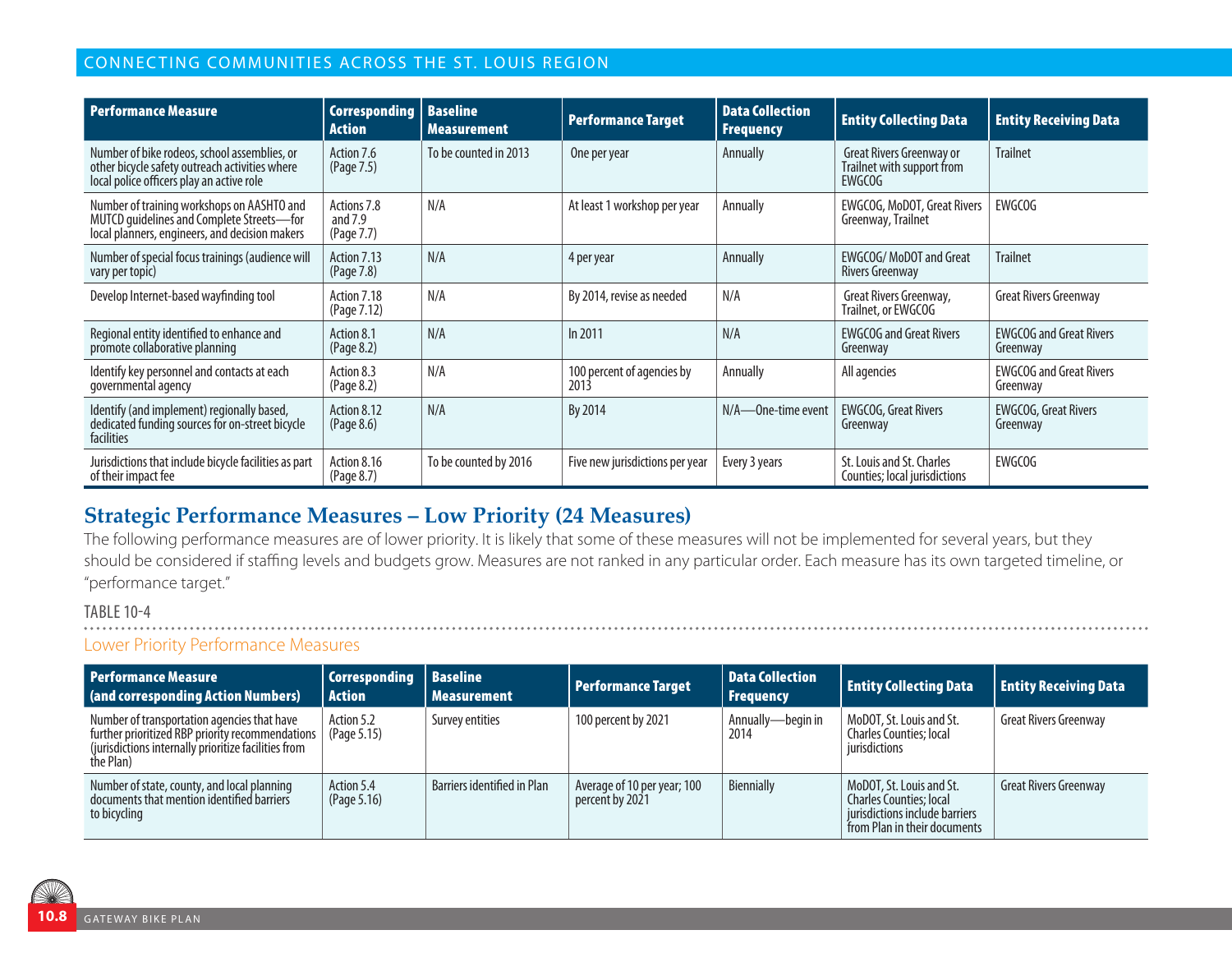# CHAPTER 10 | PERFORMANCE MEASURES AND ACCOUNTABILITY

| <b>Performance Measure</b><br>(and corresponding Action Numbers)                                                                                    | Corresponding<br><b>Action</b>                  | <b>Baseline</b><br>Measurement                                                         | <b>Performance Target</b>                                                                                                    | <b>Data Collection</b><br><b>Frequency</b>                                           | <b>Entity Collecting Data</b>                                                                                                 | <b>Entity Receiving Data</b>                       |
|-----------------------------------------------------------------------------------------------------------------------------------------------------|-------------------------------------------------|----------------------------------------------------------------------------------------|------------------------------------------------------------------------------------------------------------------------------|--------------------------------------------------------------------------------------|-------------------------------------------------------------------------------------------------------------------------------|----------------------------------------------------|
| Number of state, county, and local planning<br>documents that address how barriers will be<br>addressed and prioritized                             | Action 5.5<br>(Page 5.16)                       | <b>Barriers identified in Plan</b>                                                     | Average of 10 per year;<br>100 percent by 2021                                                                               | Biennially                                                                           | MoDOT, St. Louis and St.<br><b>Charles Counties</b> ; local<br>jurisdictions include barriers<br>from Plan in their documents | <b>Great Rivers Greenway</b>                       |
| Number of miles of existing on street bicycle<br>facilities and number of intersections<br>safety audited                                           | Action 5.8<br>(Page 5.16)                       | 77 miles of existing<br>facilities; revise annually as<br>new facilities are completed | 17 percent of system audited<br>annually (entire system<br>audited every 6 years)                                            | 17 percent of system<br>audited annually<br>(entire system audited<br>every 6 years) | MoDOT, St. Louis and St.<br><b>Charles Counties; local</b><br>jurisdictions                                                   | <b>EWGCOG, Great Rivers</b><br>Greenway            |
| Percentage of spot maintenance problems<br>identified and rectified                                                                                 | Action 5.10<br>(Page 5.17)                      | Collected on an ongoing<br>basis from bicyclists (need<br>way to report problems)      | 100 percent within 2 years of<br>being identified                                                                            | Ongoing                                                                              | MoDOT, St. Louis and St.<br><b>Charles Counties; local</b><br><i>iurisdictions</i>                                            | EWGCOG, Great Rivers<br>Greenway                   |
| Adopt additional guidance for installing bicycle<br>facilities (as found in this Plan) that builds on<br>AASHTO guidelines and 2009 MUTCD Standards | Action 6.2<br>(Page 6.1)                        | Additional guidance in<br>Chapter 5 and Appendix                                       | 5 jurisdictions per year                                                                                                     | <b>Biannually</b>                                                                    | MoDOT, St, Louis and St.<br>Charles Counties; local<br>jurisdictions                                                          | <b>EWGCOG, Great Rivers</b><br>Greenway            |
| Number of special facilities deployed to address<br>unique issues outside standard design quidance                                                  | Action 6.4<br>(Page 6.1)                        | Identify locations on an<br>ongoing basis                                              | Complete one to three unique<br>facilities in region per year, as<br>needed (effectiveness must be<br>measured and reported) | Ongoing                                                                              | MoDOT, St. Louis and St.<br>Charles Counties; local<br>jurisdictions                                                          | <b>Great Rivers Greenway</b>                       |
| Number of new League Cycling Instructors<br>certified and actively involved in<br>providing trainings                                               | Action 7.1<br>(Page 7.4)                        | To be counted in 2012                                                                  | 1 per year                                                                                                                   | <b>Annually</b>                                                                      | Great Rivers Greenway,<br><b>Trailnet or Missouri Bicycle</b><br>and Pedestrian Federation                                    | MoBikeFed, Trailnet                                |
| Questions about sharing the road with bicyclists<br>integrated into written driver's exam                                                           | Action 7.3<br>(Page 7.4)                        | Existing                                                                               | Review and revise as needed<br>every 3 years                                                                                 | Every 3 years                                                                        | <b>Missouri Department of</b><br>Revenue, Missouri Bicycle and<br>Pedestrian Federation                                       | MoDOT, EWGCOG                                      |
| Bicycle friendly training integrated into<br>driver's education and mass transit operator<br>training programs                                      | Action 7.4<br>(Page 7.4)                        | N/A                                                                                    | Develop materials and<br>training of Metro drivers by<br>2013 and incorporate by 2015                                        | N/A                                                                                  | Missouri Department of<br>Revenue                                                                                             | <b>EWGCOG, Great Rivers</b><br>Greenway            |
| Number of law enforcement agencies that issue<br>citations issued for unsafe bicyclist or motorist<br>behavior, as defined in the Plan              | Action 7.7<br>(Page 7.5)                        | To be counted by 2015 (may<br>require training to get this<br>going)                   | 5 law enforcement agencies<br>per year issue and Track<br>citations per recommendation<br>in this Plan                       | Annually                                                                             | <b>Police Departments</b>                                                                                                     | MoDOT, EWGCOG, Great Rivers<br>Greenway            |
| <b>Identify a Training Program Coordinator</b>                                                                                                      | Action 7.10<br>(Page 7.7)                       | N/A                                                                                    | By 2012                                                                                                                      | N/A                                                                                  | EWGCOG, Trailnet, Great<br>Rivers Greenway, MoDOT                                                                             | <b>Great Rivers Greenway</b>                       |
| Establish an e-mail list or listsery that can<br>be used to disseminate information about<br>training opportunities                                 | Action 7.11<br>(Page 7.7)                       | N/A                                                                                    | By 2012                                                                                                                      | N/A                                                                                  | Great Rivers Greenway or<br>Trailnet with support from<br><b>EWGCOG</b>                                                       | <b>Great Rivers Greenway</b>                       |
| Number of training workshops offered to<br>enforcement officers                                                                                     | Action 7.12<br>(Page 7.8)                       | N/A                                                                                    | 1 workshop every 2 years                                                                                                     | Annually                                                                             | <b>Police Association, MoDOT</b>                                                                                              | <b>EWGCOG</b>                                      |
| Number of bicycle promotion events (rides,<br>rodeos, events that gets folks out on bikes)                                                          | Actions 7.14<br>and 7.16<br>(Page 7.9 and 7.11) | To be identified and listed<br>in 2014                                                 | 15 per year                                                                                                                  | <b>Track annually</b>                                                                | Local Jurisdictions, Great<br><b>Rivers Greenway or Trailnet</b>                                                              | Great Rivers Greenway or<br><b>Trailnet</b>        |
| Number of community events that provide<br>bicycle parking                                                                                          | Action 7.15<br>(Page 7.10)                      | N/A                                                                                    | 4 new events per year                                                                                                        | <b>Track annually</b>                                                                | <b>Local Jurisdictions, Trailnet</b>                                                                                          | <b>Great Rivers Greenway or</b><br><b>Trailnet</b> |

61 A